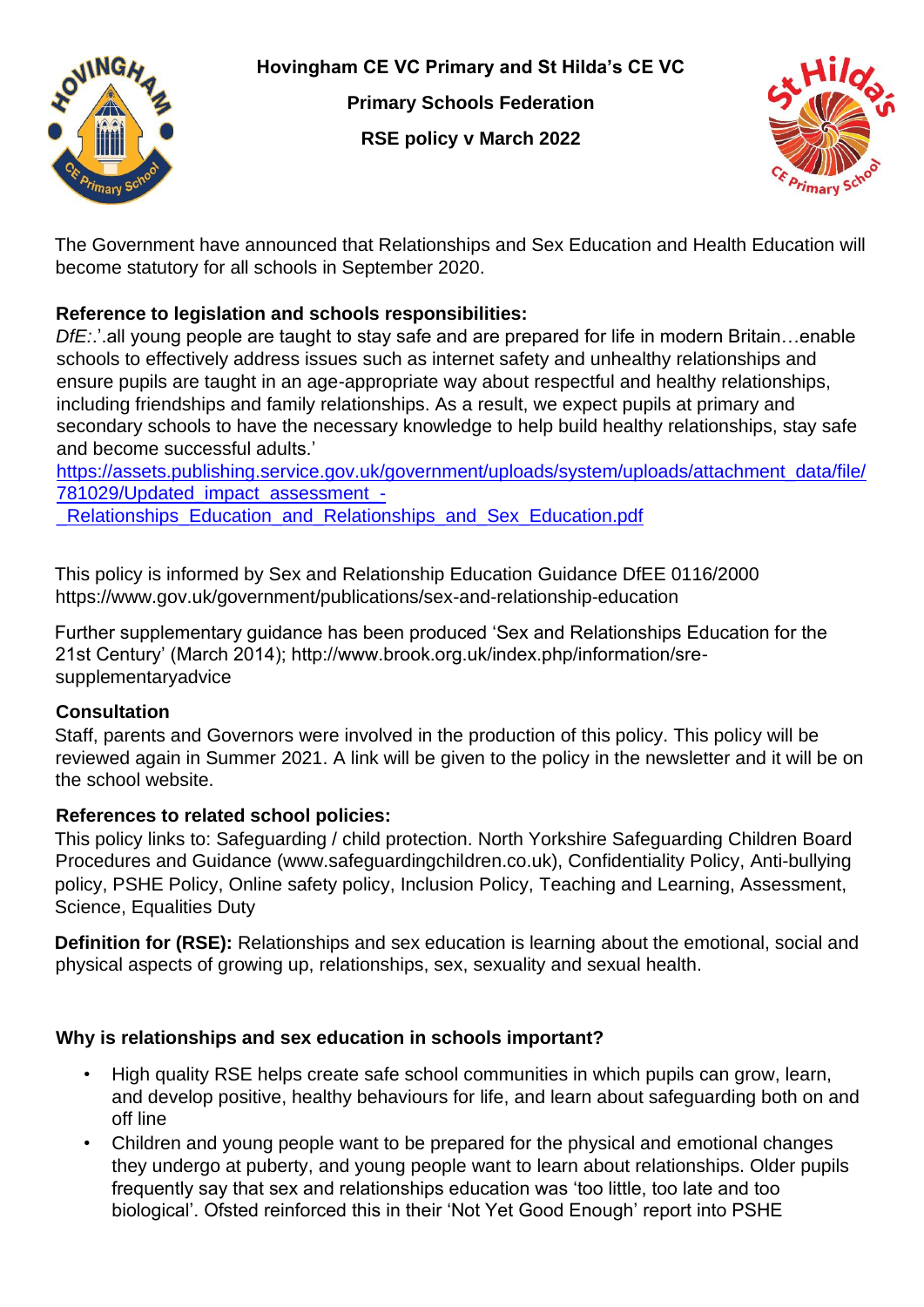- Technology is evolving at a tremendous pace. The need to protect children and young people from inappropriate online content, cyber-bullying and exploitation is a growing concern. A comprehensive RSE programme can support in addressing these issues.
- Research shows that a comprehensive RSE programme delays sexual activity for young people and increases the likelihood of using contraception. A link has been shown between effective school based RSE and reductions in teenage pregnancy (National Survey of Sexual Attitudes and Lifestyles 2013)

### **What will be the aims, objectives and outcomes of RSE?**

Our SRE curriculum aims to support pupils gain accurate information, develop skills and form positive beliefs, values and attitudes. It also gives pupils essential skills for building positive, enjoyable, respectful, loving and non-exploitative relationships and staying safe both on and offline and enabling them to take responsibility for their body, relationships, reproduction, sexual health and wellbeing. The outcomes of our RSE programme are given within 'The 3D PSHE programme.'

#### **The Schools statement of values and ethos:**

### **Where everyone grows'**

Our vision, 'Where everyone grows' is rooted in 'I have come that they may have life, and have it to the full' (John 10:10). We believe that education must equip people of all ages with the skills to maximise their engagement with the world around them and education must develop academic, spiritual, emotional and personal growth.

In addition Hovingham & St Hildas' CE VC Primary Schools Federation believes that SRE should:

- Be an integral part of the lifelong learning process, beginning in early childhood and continue into adult life.
- Be an entitlement for all pupils in our care.
- Encourage every pupil to contribute to make our community and aims to support each individual as they grow and learn.
- Be set within this wider school context and supports family commitment and love, respect and affection, knowledge and openness. Family is a broad concept; not just one model, e.g. nuclear family. It includes a variety of types of family structure, and acceptance of different approaches, including sexual orientation, without promotion of any particular family structure. This was a key principle for the parents/ carers and staff, who were involved in the consultation. We consider the important values are love, respect and care for each other.
- In our school and community we aim to encourage pupils and teachers to share and respect each other's views. We aim to generate an atmosphere where questions and discussion on personal matters can take place without any stigma or embarrassment.
- Recognise that parents/carers are the key people in teaching their children about relationships, growing up and sex. We aim to work in partnership with parents/carers and pupils, consulting them about the content of programmes.
- Recognise that the wider community has much to offer and we aim to work in partnership with health professionals, social workers, other mentors or advisers

•

## **Statements of responsibilities of all stakeholders:**

The governing body have the responsibility through the statutory guidance 'Keeping Children Safe in Education' (September 2018), "to ensure children are taught about safeguarding, including online, through teaching and learning opportunities, as part of providing a broad and balanced curriculum. This may include covering relevant issues through personal, social, health and economic education (PSHE) and /or for maintained school through RSE.' This also includes how the school are addressing issues of peer on peer abuse and sexual violence and harassment.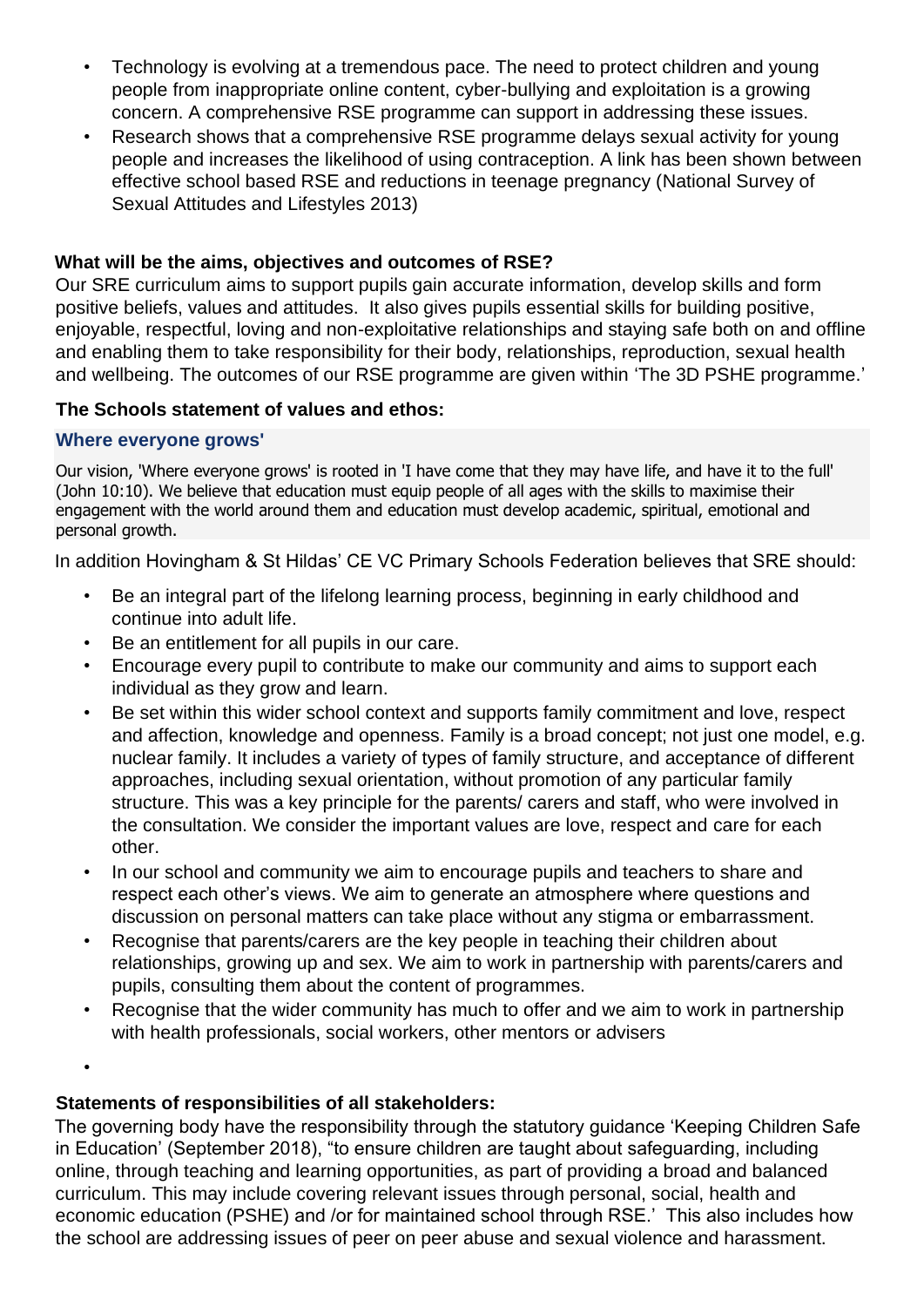The governing body has the responsibility to ensure the school is meeting requirements under the equalities legislation (Equalities Act 2010), so they need to ensure the curriculum reflects the diversity of modern Britain including representing a range of families, sexualities and gender in both primary and secondary schools.

The Headteacher's responsibilities in respect of RSE are to:

- Work with governors to ensure compliance with the statutory guidance and starting to plan how to implement the 2020 statutory requirements including any staff CPD needs as the expectation is RSE will be taught across the whole school curriculum.
- Liaise with the PSHE co-ordinator to ensure the effective delivery of the RSE within the curriculum is being monitored
- Keep the governing body fully informed of provision, issues and progress around RSE issues
- Act upon any concerns which may arise from pupil's disclosure during RSE sessions
- Monitor staff training requirements in relation to effective teaching and learning of RSE
- Ensure parents/ carers are informed when their children will be taught RSE to support a partnership approach but also that they do have the right to withdraw their child from any RSE that is not part of the National Curriculum Science programme

The co-ordinator for PSHE is responsible for all aspects of the subject including RSE. In respect of RSE, responsibilities are to:

- Work with headteacher to ensure compliance with the statutory guidance and starting to plan how to implement the 2020 statutory requirements including any staff CPD needs as the expectation is RSE will be taught across the whole school curriculum
- Ensure the implementation and quality of long term and medium term RSE schemes of work
- Ensure that all staff are confident in the skills to teach and discuss RSE issues as trained, confident and competent staff are essential to raise standards in RSE
- Consider the needs of all pupils, and to achieve this recognise that the school might need to address some specific issue.
- Consult with pupils to inform provision around RSE and use the schools' Growing Up in North Yorkshire bi-annual survey results to inform planning
- Access appropriate training
- Monitor and advise on RSE organisation, planning and resource issues across the school
- Ensure procedures for assessment, monitoring and evaluation are included
- Liaise with the named governor for RSE
- Liaise with any service provision to support aspects of sexual health
- Co-ordinate with external providers to ensure their provision meets the outcomes of the planned provision using age appropriate materials
- Liaise with the Headteacher to ensure parents/carers are informed when their children will be taught RSE to support a partnership approach but also that they do have the right to withdraw their child from any RSE that is not part of the National Curriculum Science programme

Hovingham and St Hilda's, Ampleforth Primary Schools Federation aims to work in active partnership with families, values their views and keep them informed of the RSE provision. If a parent/carer has any concerns about the RSE provision then time will be taken to address their concerns. Families are invited to review the resources and can contact the Headteacher with any queries or concerns. Families are signposted to the family planning association website which has a specific section for parents/carers on how to discuss these issues with their children http://www.fpa.org.uk/help-and-advice/advice-forparents-carers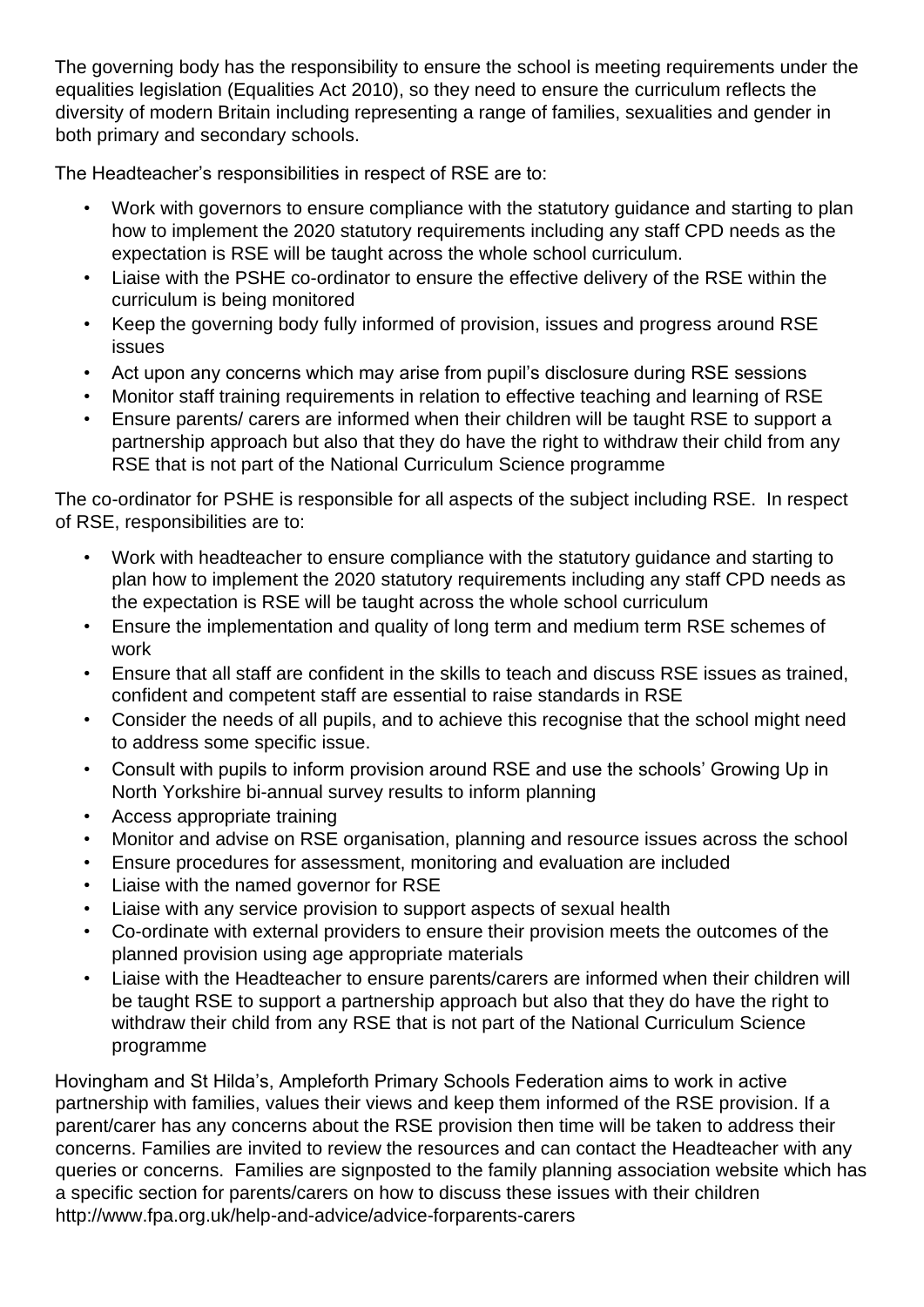## **Parent/carers right to withdraw:**

Under section 405 of the Education Act 1996, parents may opt to withdraw their children from RSE lessons. Parents have the right to withdraw their children from all, or part, of relationships and sex education, which is not part of the National Curriculum. Parents are notified in writing of the programme and the content for RSE and reminded of their right to withdraw their children. Parents wanting to exercise this right are invited to see the Headteacher / PSHE Co-ordinator who will explore their concerns If a child is withdrawn they will be provided with alternative work for the duration of the lessons they should not be removed from school for the duration of the lesson and consideration will be given on how to protect a pupil from the possible reaction of their peers to this withdrawal.

Parents / carers will be supported to enable them to talk to their children about RSE by being given links to a variety of age appropriate recommended resource. Parents/carers will be invited to see the resources used in school /attend a workshop.

# **Working with external agencies:**

There may be times when an external contributor can add value and bring to the classroom additional experience, skills or knowledge that teachers may not always have. However they may not possess the skills of organising teaching and learning or managing behaviour. The Partners in School form (see appendix 5) is used when planning, and for evaluating the input of an external contributor. By using this it is more likely that clear learning outcomes will be established, effective teaching and learning will be used, and that the work will be tailored to the target audience. It is essential to ensure that at all times a member of staff is present when an external contributor is working with pupils. The visitors input will be more effective if a teacher provides the context and follow up to the session. All external visitors should have Disclosure and Barring Service check (DBS).

# **Delivery of RSE and the curriculum:**

Our RSE programme is firmly embedded within the school's framework for PSHE and the National Curriculum for Science. RSE curriculum is delivered through Science, PSHE lessons, online safety, cross-curricular etc. Class teachers deliver the RSE programme and their training requirements, discussed as part of Performance Management reviews, are met through regular CPD being accessed.

## **Curriculum:**

We will be using resources produced by 3D PSHE. Coverage matrices can be found on our website alongside our rolling programmes. For Y5-6 we also use resources from https://www.healthpromotion.ie/health/inner/busy\_bodies

Inclusion: We intend our policy to be sensitive to the needs of different ethnic, cultural and religious groups. We encourage parents/ carers to discuss any concerns with the Headteacher.

Pupils with Special Needs: We will ensure that all pupils receive age appropriate sex and relationship education, and we will offer provision appropriate to the particular needs of all our pupils, taking specialist advice where necessary.

Sexual Identity and Sexual Orientation We aim to deal sensitively and honesty with issues of sexual orientation, answer appropriate question and offer support.

The Sex Education Forum have used evidence base practice to develop 12 principles of effective relationships and sex education which schools can use to ensure they are delivering effective provision http://www.sexeducationforum.org.uk/resources/advice-

guidance/principlesgoodrse?mc\_cid=af21cdc77b&mc\_eid=5bccfe0edb They have also produced a curriculum design toolkit to help schools consider what to include in RSE and how to structure the programme http://www.sexeducationforum.org.uk/resources/advice-guidance/curriculumdesigntool-0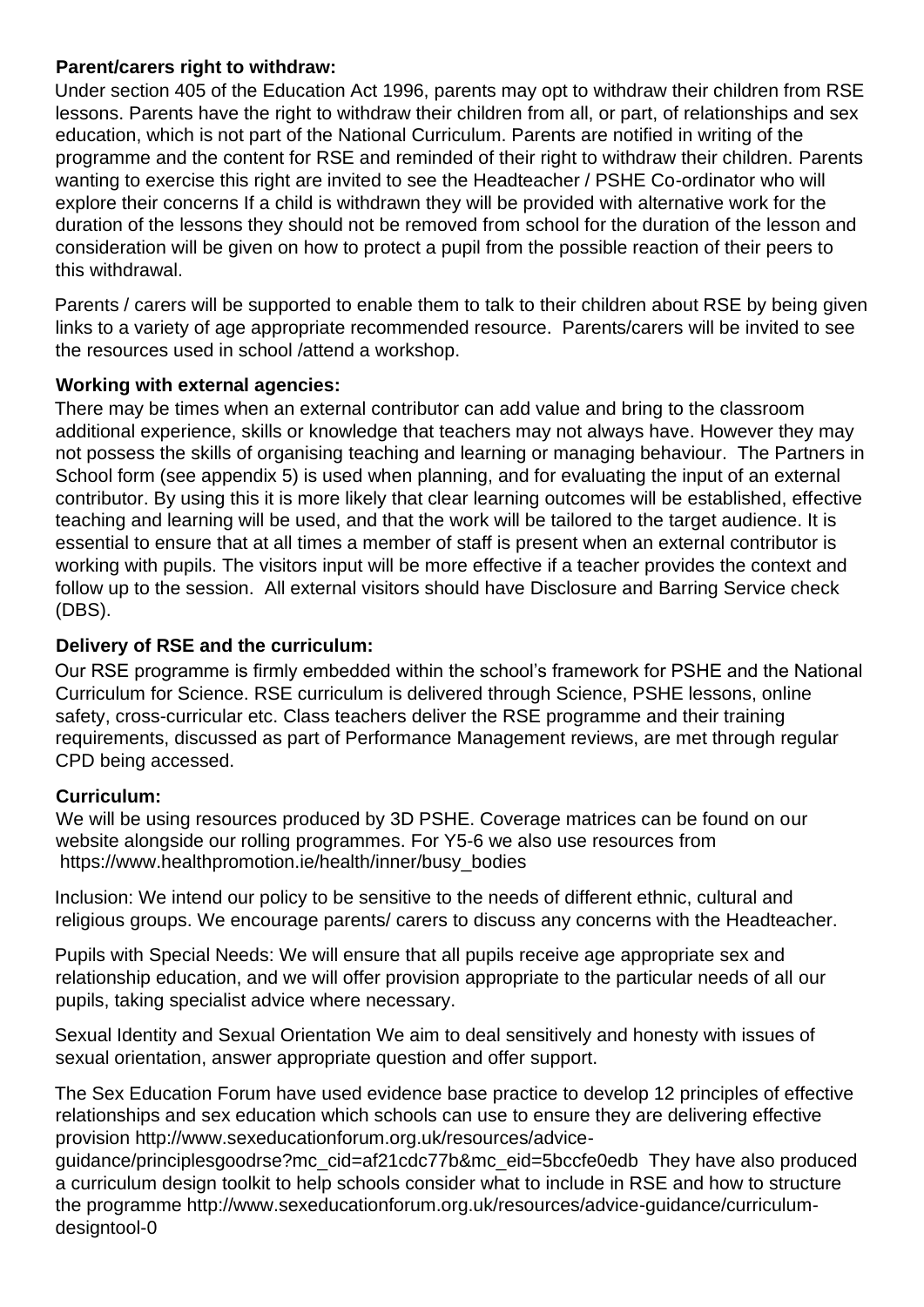## **Procedures for assessment, monitoring, evaluating and reviewing:**

Assessment of SRE takes place formatively through discussions, observations and analysis of children's' work. Pupils also self-assess against the lesson objectives. The PSHE coordinator is responsible for the monitoring cycle that provided an overview of the quality of teaching and learning taking place in SRE lessons.

The school's Curriculum lead will be responsible for monitoring the provision of RSE and for reporting the outcomes to the governing body. The PSHE co-ordinator is responsible for evaluating the programme of work, reporting the findings on an annual basis, and for making recommendations for changes to the programme.

The RSE programme is regularly monitored and evaluated within the schools framework for teaching and learning and delivery of the curriculum. The views of pupils (pupil voice including GUNY survey), parents/carers and teachers are used to make changes and improvements to the programme on an ongoing basis.

- To review and plan the content and delivery of the programme of study for RSE
- To review resources and renew as appropriate (see further guidance in appendix 3)
- To update training in line with current guidance and staff identified needs Safeguarding and Confidentiality RSE can be a sensitive issue. To protect privacy and engender respect for all, staff will be expected to develop ground rules with pupils at the onset of work. This will include information on confidentiality and information will be given on where pupils can get help on personal concerns both inside and outside school. Pupils should be informed about the remit of confidentiality and that staff cannot offer or guarantee pupils unconditional confidentiality. Distancing techniques will be used throughout lessons and all staff will use question boxes (or similar techniques) to allow pupils the opportunity to ask further questions anonymously.

## **Confidentiality and Safeguarding Issues are addressed:**

Ground rules - At the start of each session ground rules will be established where it will be agreed that neither pupils nor the teacher will ask or answer any personal questions.

Handling sensitive or controversial issues through PSHE - A short guidance document offering tips on how to implement ground rules, discuss starting points, consider distancing techniques and more. https://www.pshe-association.org.uk/curriculum-and-resources/resources/handlingsensitiveorcontroversial-issues-through

If pupils ask particularly sensitive questions that appear to be inappropriate in the circumstances, staff will deal with this outside of the lesson but an agreed holding statement will be used for example, 'that is a really interesting question and I need time to think because I want to give you a really good answer' this then allows staff to follow a number of options. These include: further questioning of the pupil with another member of staff present asking them for interpretation of the question they asked. Time to consult with colleagues to construct an appropriate answer, or liaise with the pupil's family, and obtain information about where to get further help or, if the matter is considered a potential Safeguarding issue, the staff member responsible for this will be notified.

All staff are up-to date with their child protection training.

## **Pupils are advised where to get confidential advice:**